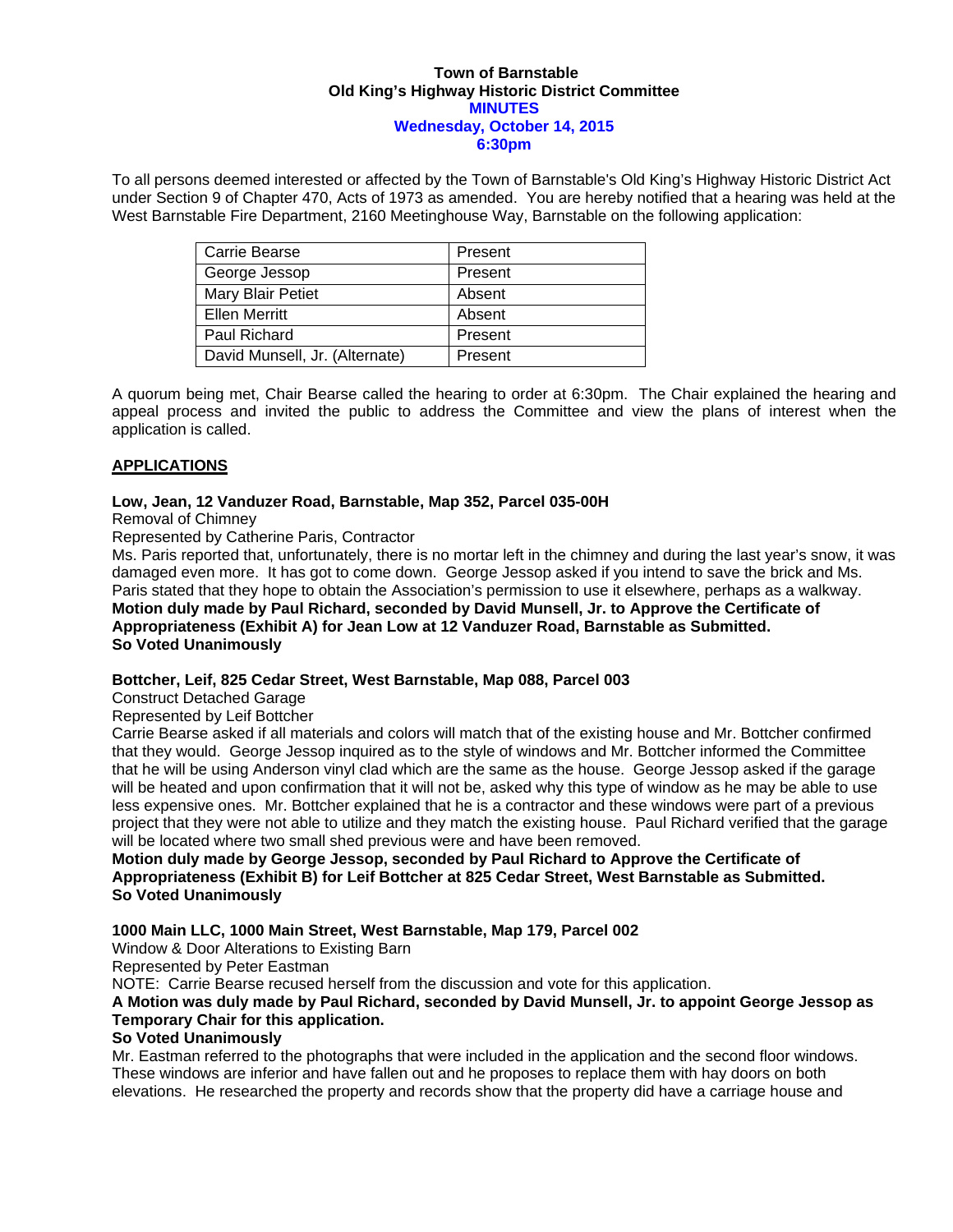he believes that it might have had hay doors at one time. In addition, on the north elevation there is a large four bay window that he wishes to replace with sliding barn doors. These will match the hinged barn doors existing on the shed addition. On the east facing elevation of the shed addition, when reshingling, they found that there was a door originally there and he would like to return the door to this location.

**Motion duly made by Paul Richard, seconded by David Munsell, Jr. to Approve the Certificate of Appropriateness (Exhibit C) for 1000 Main LLC at 1000 Main Street, West Barnstable as Submitted. So Voted Unanimously** 

## **Williams, Gerard & Joan, 119 Country Club Drive, Barnstable, Map 350, Parcel 039**

Construct Dormer & Front Door Overhang

Represented Brad Inkley, Contractor

Mr. Inkley submitted an updated drawing that reflects the removal of the request to construct a farmer's porch and change to just three columns and add an 18" high decorative railing to the roof of the overhang. George Jessop voiced concern with the decorative railing element. As simple and nice as the porch is, the addition of a roof structure is inappropriate. He likes that the existing is a very simple style and the fact that there are 12 lite windows. Members also voiced concern with the entry door overhang and that it should have a pitched roof. Carrie Bearse asked if the proposed dormer will go to the peak and if the windows would have grills. Mr. Inkley confirmed that the dormer would go to the peak and that the windows are proposed for grills between the glass to match those existing. George Jessop suggested that the dormer be dropped to below the ridge of the roof which will allow you to put your framing below the ridge and it will visually show the dormer as an addition to the original structure. Windows on the dormer should be casement windows and not the awning windows proposed. A casement window is more appropriate. Carrie Bearse reiterated the Committees concerns regarding the decorative railing, the request to have a pitched roof for the overhang entry and suggestions for the dormer. She asked Mr. Inkley if he would like a continuance so that he can confer with the homeowner and he accepted. **Motion duly made by George Jessop, seconded by Paul Richard to Continue the Certificate of Appropriateness for Gerard & Joan Williams at 119 Country Club Drive, Barnstable to October 24, 2015 at 6:30pm.** 

**So Voted Unanimously** 

## **Barr, Andrew & Ruthanne, 390 Plum Street, West Barnstable, Map 196, Parcel 017**

Alteration of Windows and Door

Represented by Andrew Barr

Carrie Bearse asked if all the windows are to be replaced and Mr. Barr confirmed that the three windows on each side elevation will be replaced with Andersen series with removable grills. Paul Richard suggested that the grills be glued with double sided glazing tape which will keep the grills in place. George Jessop suggested that the windows be trimmed to 1 x 4.

**Motion duly made by Paul Richard, seconded by George Jessop to Approve the Certificate of Appropriateness (Exhibit D) as Submitted and that the removable grills be applied with double sided glazing tape and the window trim be 1 x 4. NOTE: If the glazing tape does not come in white, applicant will not be required to adhere to this. So Voted Unanimously** 

**Migdelany, Maureen & Edward, 2641 Main Street, Barnstable, Map 258, Parcel 044** 

Construct New Single Family Dwelling

Represented by Brian Burbic, Contractor

Mr. Burbic reminded the Committee that this property was already approved for a demolition/rebuild a few years ago and the owners have been marketing the lot with the approved design. When he was contracted, he felt that the approved house was too large for the lot and agreed to sign on if he could reduce the size and scale. It was a bit of a challenge as he had to stay within the same building envelope. Members reviewed the proposed drawings which will resemble a barn with molded wood gutters and wood downspouts. Custom made barn style doors and Marvin windows with glued exterior grills. Carrie Bearse appreciated that it looks like a barn with extensions on each side. David Munsell, Jr. asked if the barn doors will swing open and Mr. Burbic explained that the doors will actually stay closed as this is a living area. There are transom windows above the doors to let in the light.